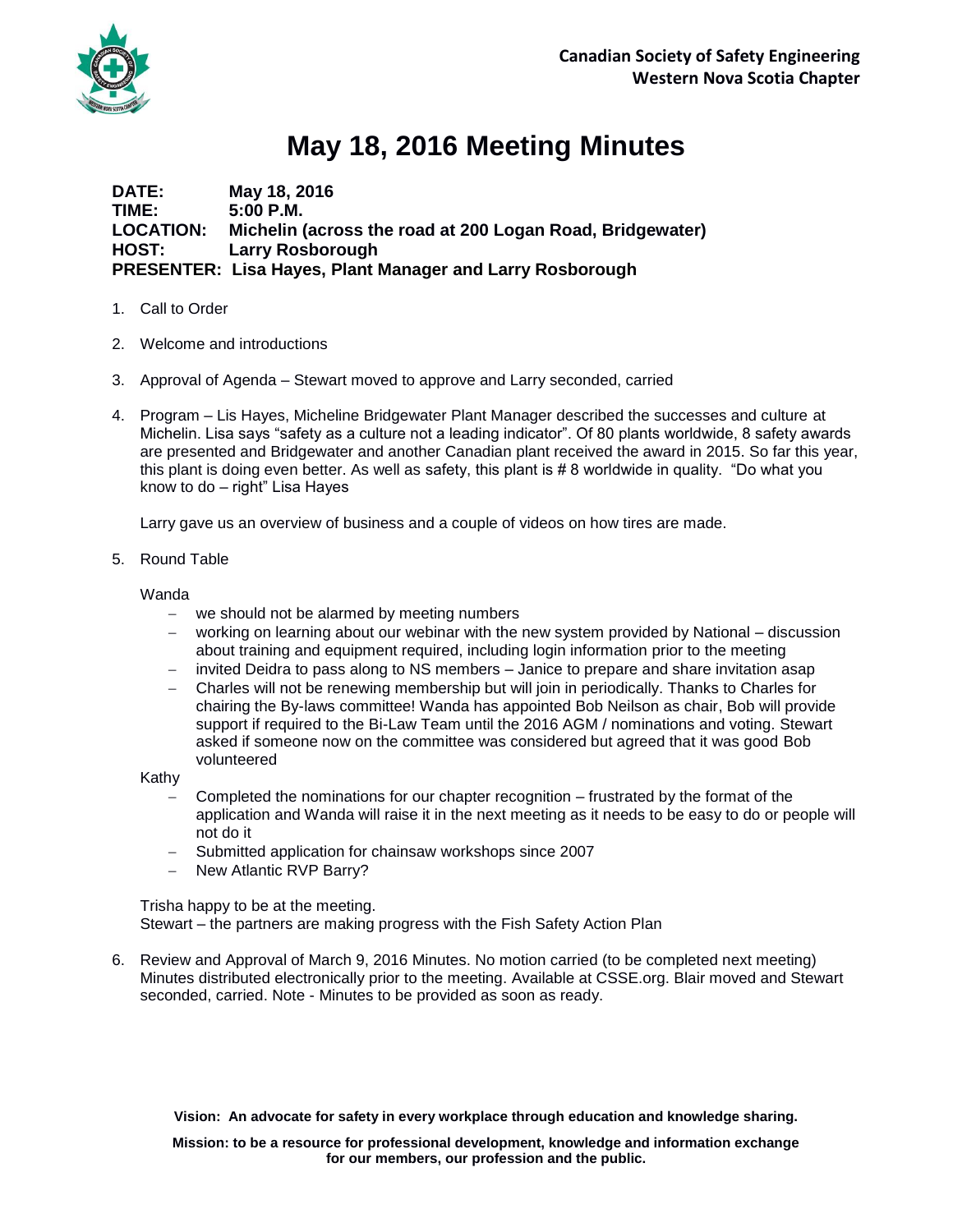

- 7. Business Arising from previous meetings/minutes
	- a. Project Planning update (Heather/Bob):
		- i. Fall Symposium focus on IRS and attract small business deferred
		- ii. Mentorship Amanda deferred
		- iii. Mental Health First Aid as a Western Chapter Educational & team-building event proposal -**Heather**

Heather and Bob on the Project Planning committee has submitted a proposal to provide a Professional Development and Teambuilding event for the chapter. The training is a two day Mental Health First Aid with some teambuilding component.

The (edited) proposal is attached at the end.

Save the date/ place holder notice should be communicated right away for October 21 and 22. The site and other details to be determined.

- Members will be subsidized by the chapter so will be good to organize in conjunction with a membership drive
- Open the event to all WNS email list (and NS chapters?)
- Discussion around using our own members for services if possible
- Registration requires payment in full (\$55 for members and \$110 for nonmembers)
- Roll out in June at the joint meeting
- b. NAOSH Launch debrief the launch in Darmouth at the NSGU was a good event. Kathy asked if possible to have a generic CSSE Chapter business card for events like this so individuals don't need to hand out personal cards. Kathy will check with National to see if they have these available.
- c. CSHE matrix for membership Stewart working on the matrix and notes that May 27 and 28 courses "Assessment Value OHS Systems" will be cancelled because no one has registered. Future courses may not be planned because of the waning interest.
- d. Steps for Life debrief the website shows our team \$1095. Upon Laurie's retirement from CKF received a donation from employee union for \$300 which he gave to SFL. Trisha said that there were some excellent challenges between businesses. 4 Sobey stores donated \$4000 to the walk. As of May 22, the official website shows: Halifax Goal \$35,000 donations \$35,320 Western NS CSSE Walking Warriors goal of \$1000 donated \$1,095 including Laurie WNS CSSE Walking Warriors were  $4<sup>th</sup>$  of 20 teams in total dollars raised! 5 Walkers: Amanda, Stewart, Janice, Kathy and Heather raised \$795
- 8. Reports will be reported through the secretary via email after the meeting
	- a. Finance Kathy
	- b. Membership (Laurie) Laurie has agreed to continue as Membership chair. Wanda is working on a couple new membership opportunities.

**Vision: An advocate for safety in every workplace through education and knowledge sharing.**

**Mission: to be a resource for professional development, knowledge and information exchange for our members, our profession and the public.**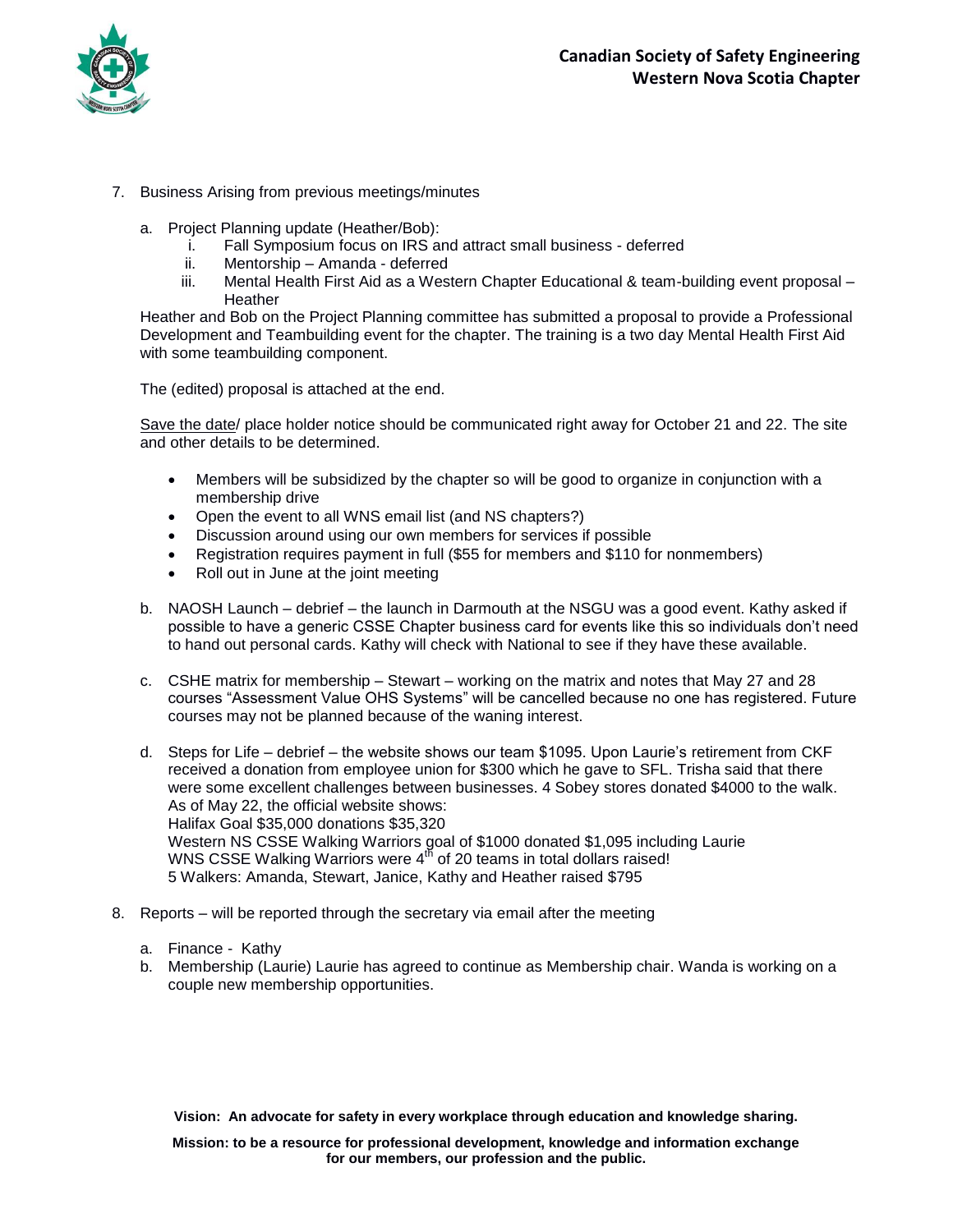

- c. Program (Blair/Arminta) –
- date is set for the joint chapter meeting Janice to prepare an invitation right away and send email out. Presenter is Michael Leiter, phycology professor at Acadia, who will speak about worker engagement, wellness and its effects. "engagement vs wellness"
- Stewart to host September's meeting at FSNS in Liverpool
- Fosters to host Octobers valley
- AGM November 19 Valley
- d. By-laws Committee (Charles)
- 9. New Business

## **10. Date of next meeting – Joint NS meeting June 15 11:30 am to 2 pm at the Old Orchard Inn**

11. Adjournment 7:47 pm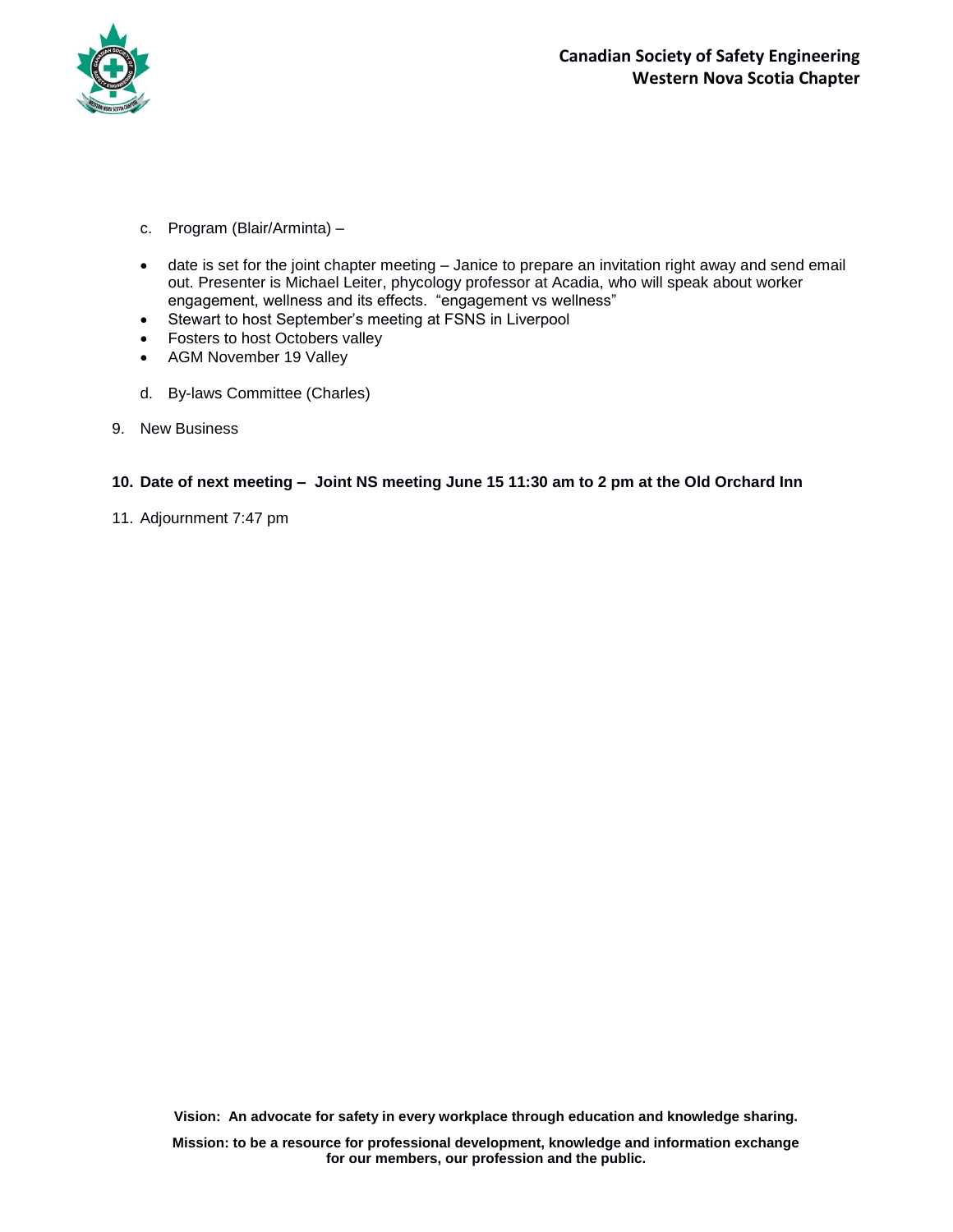

## **CSSE Proposal for Professional Development and Teambuilding**

Purpose:

The goal of this proposal is to demonstrate our commitment to our Mission by providing professional development opportunities to our dedicated Chapter Members in order for them to reciprocate this new knowledge in their respective workplaces and communities.

Objective:

Two day Mental Health First Aid (MHFA) Training and teambuilding activity

Program:

- The idea is to gather interest from our members to take the 2 day (12 hour) MHFA course.
- I propose that the CSSE will cover the training costs & meeting space (Approx. \$2000-2500).
- I would suggest trying to turn this event into a retreat and having a group dinner and activity on the  $1<sup>st</sup>$  evening.
- Any CSSE member that is not taking the training could participate in dinner and activity.
- A few vendors of training have offered their services all with a cost of \$110/ person
- Mental Health Commission of Canada Instructor should instruct training

## Location: TBD

.

Suggested Locations: Atlantica Oak Island Inn, White Point or Valley Venue or any suggestion from membership. Hotel rooms are generally \$125 per night which would be paid by the member as would dinner

Selected Date: October 21 & 22 – Friday and Saturday

Group dinner and activity suggestions: Paint night, site specific team building activity, etc.

Vendors who have come forward (either recommended or volunteered are: Bob Neilson, ENNIS Safety Services; Multiple instructors with St. John Ambulance and Brian Evans, Mental Health Commission of Canada Instructor. Important to note Bob is a Certified Mental Health First Aid Instructor, Mental Health Commission of Canada. (price would be as noted)